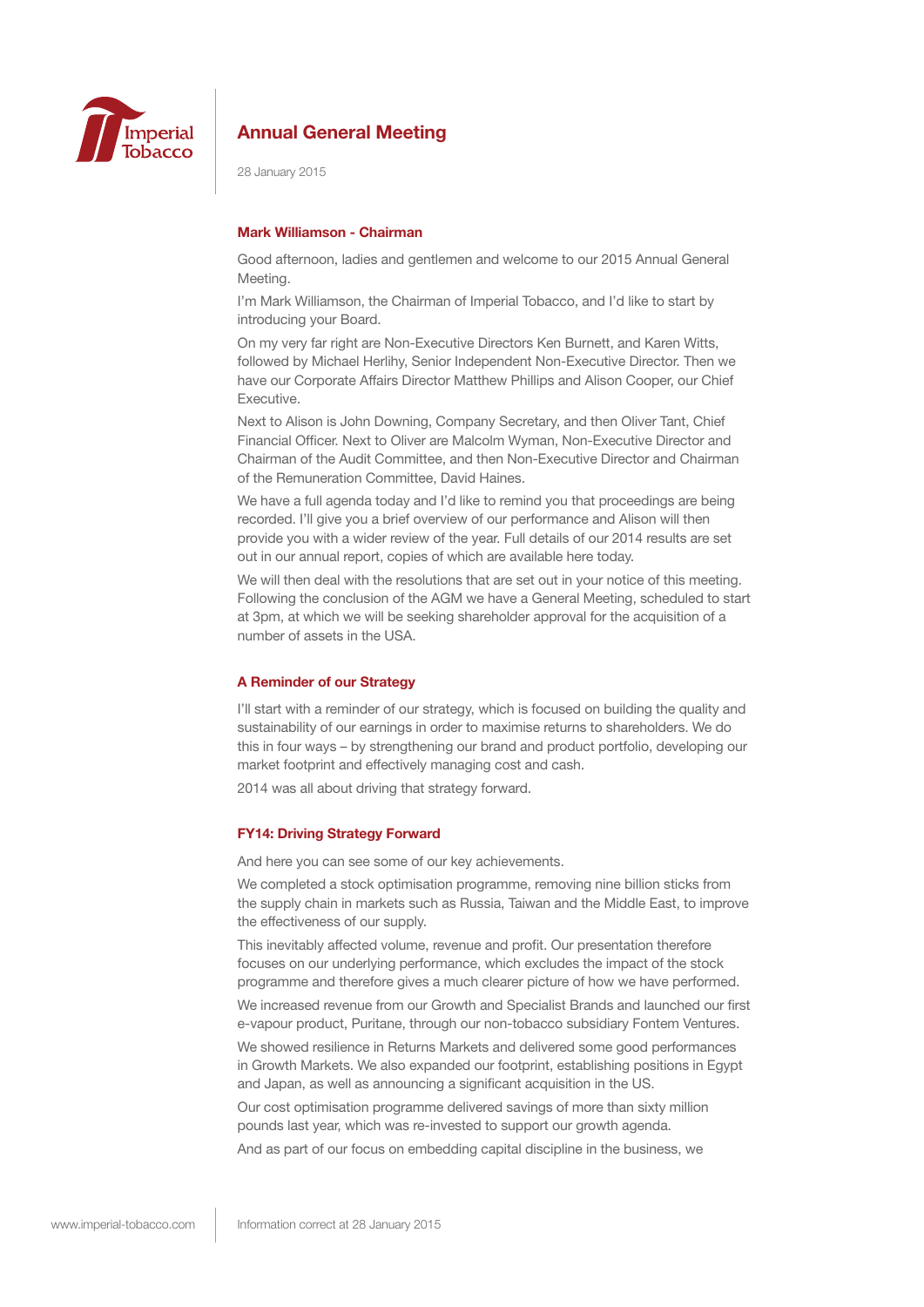

28 January 2015

improved cash conversion to over 90 per cent and reduced our level of net debt by a billion pounds.

This significant reduction was achieved through the proceeds of a partial divestment of our logistics business, Logista, foreign exchange benefits, and improvements in working capital management.

That's a flavour of 2014 – a successful and eventful year for Imperial, and one in which we again rewarded shareholders with a 10 per cent dividend increase.

Before handing over to Alison to take you through the detail, I'd like to thank my colleagues on the Board, our senior management team and over 30,000 employees around the world for their contribution.

Thank you. Alison.

### **Alison Cooper, Chief Executive**

Good afternoon. I'll start with an overview of our underlying performance.

### **Underlying Performance**

As Mark said, this removes the impact of the stock programme and gives a clearer insight into how we performed. I don't propose to go through every line but a couple of points to highlight: our 4 per cent volume decline was the same as the overall decline across the markets in our footprint, and the strong second half volume and revenue gains from our Growth Brands, were driven in part by the step up in our brand migration programme, which I'll come onto later.

Our good performance in Growth Markets was complemented by a robust performance in Returns Markets, where conditions in Returns South are particularly challenging.

Let's now look at some of our portfolio successes, starting with some of our key Growth Brands.

### **Strengthening our Portfolio**

Our new global design for Davidoff is resonating well with consumers. We introduced the new pack in most of Davidoff's key territories during the year and saw the brand's share move up across its top 10 markets.

Gauloises also benefitted from a new pack and a global re-launch, underpinned by a new campaign to evoke the essence of joie de vivre and spontaneity that the brand represents.

With West, slimmer formats in Central Asia, share growth in Taiwan and a growing presence in Japan all contributed to the brand's overall growth.

And then there's JPS - a huge success story for us last year, growing by almost 15 per cent in underlying volume, over 15 per cent in net revenue, and gaining share in markets such as the UK, Spain, Italy and Australia.

Our Specialist Brands span the tobacco spectrum and include snus and cigars. We delivered good results in both product categories.

In snus, Skruf continues to go from strength to strength in Sweden and Norway, increasing share, volume, revenue and profit. And in cigar, our mass market US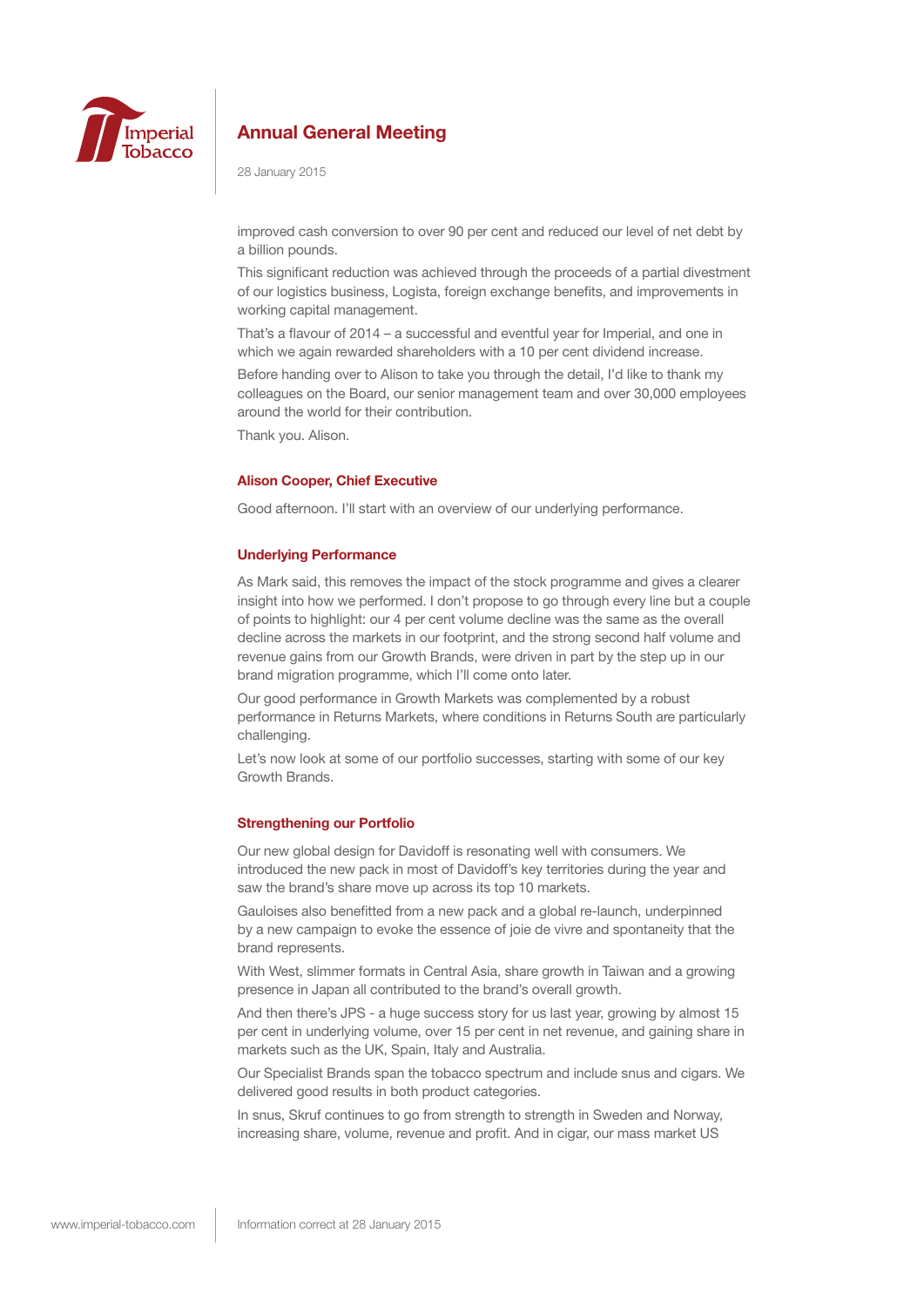

28 January 2015

brand Backwoods performed well and our range of premium cigars made gains across a number of Growth Markets.

### **Brand Migrations**

Brand migrations supported the performance of our Growth Brands. Our migration strategy is focused on moving Portfolio Brands into Growth Brands.

Portfolio Brands are largely single market offerings with limited brand equity and can better support our growth aspirations by being migrated into higher-quality Growth Brands.

We began 22 brand migrations in the year and completed five, including the two examples on the slide. I'm pleased with the success of the programme so far and more migrations are being progressed this year.

## **Fontem Ventures**

Fontem Ventures is our standalone non-tobacco subsidiary, that's focused on developing products in lifestyle consumer goods categories.

The current focus is e-vapour and during the year Fontem unveiled its first e-cigarette brand, Puritane.

Puritane was launched in the UK in a partnership with the national retailer Boots. Fontem's now widening the brand's availability by partnering with other retailers, and is also gearing up to launch new products this year.

Turning now to our footprint.

## **Developing our Footprint**

And I'll start with a brief look at some of our Growth Markets, where our priority is to drive long-term share and profit growth.

I mentioned Skruf's great performance in Norway earlier, here's a bit more colour on what we achieved, establishing Skruf as the number one snus brand in the market and growing our share to 36 per cent.

Italy's a good example of a market where we've built share steadily and consistently through investment in our Growth Brands, in this case JPS. Consumers responded well and the JPS share moved up to 3.6 per cent in the year.

We also expanded our Growth Market footprint, with investments in Egypt and Japan.

In Egypt, we have a partnership with one of the country's leading distributors and are focused on building the presence of Davidoff and Gauloises.

In Japan, we're building a strong position in the convenience channel, which is around 60 per cent of the market. Here, the focus is on West and towards the end of the year the brand had achieved a share of 0.7 per cent.

## **USA**

In the US, we continued to make progress with USA Gold in our 19 focus states. We increased the availability of USA Gold in GlideTec packs and focused on building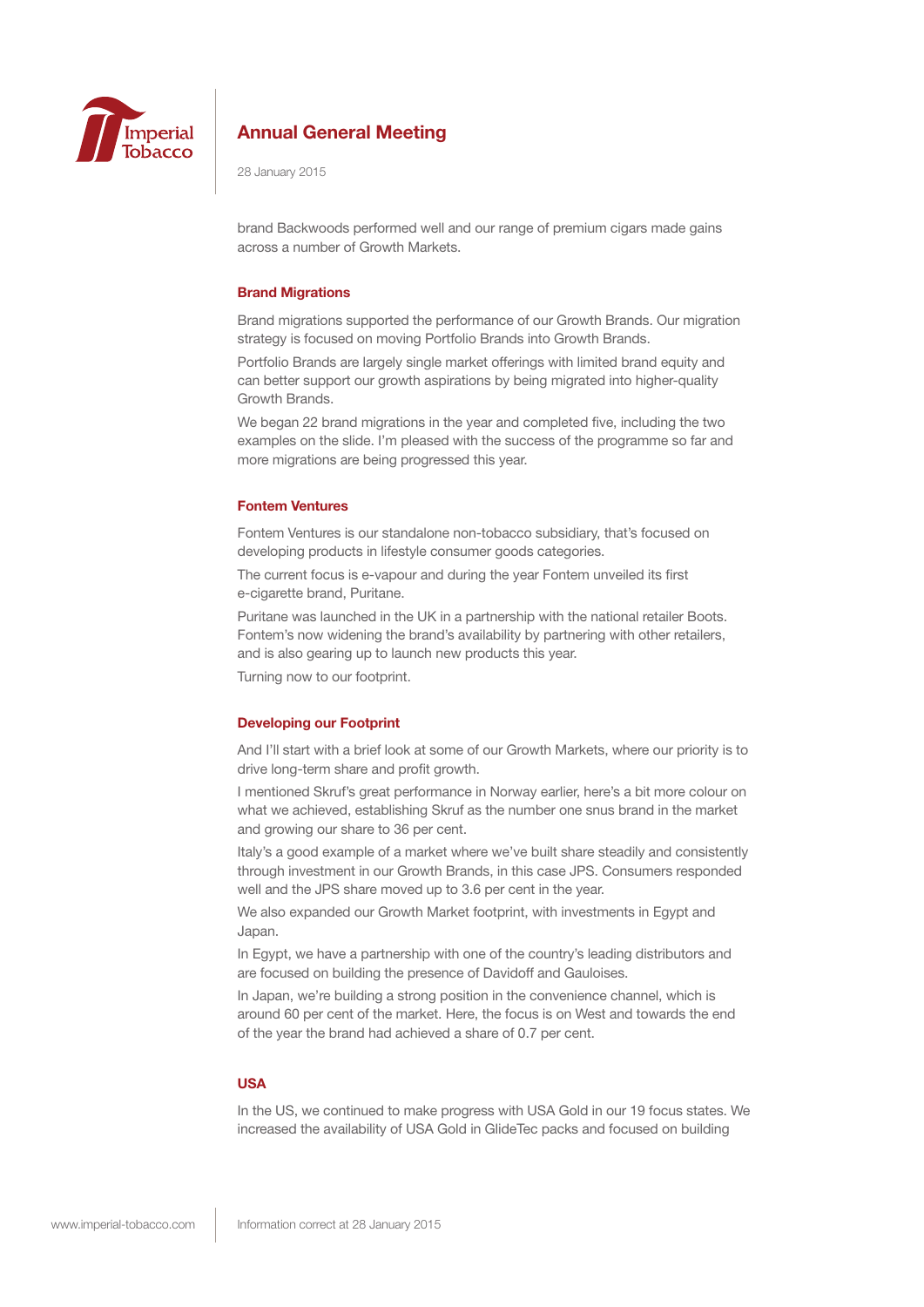

28 January 2015

consumer equity in the second half with a new direct marketing campaign.

The US is a key Growth Market for us and one in which we again grew profits. We're also proposing to significantly extend our presence by acquiring a number of assets, including cigarette brands and an e-cigarette brand. That proposed acquisition is the subject of our general meeting later and we'll provide more information then.

### **Spain, Morocco and France**

Our Returns Markets are split into North and South. In both divisions we prioritise sustainable profit performance, while actively managing our strong share positions. In Returns South, trading conditions remained challenging in Spain, Morocco and France and we focused on our portfolio in each market to strengthen our position.

These included brand migrations in Spain and initiatives in the make your segment in France, which stabilised our overall fine cut tobacco share.

In Morocco we launched MQS cigarettes and the market's first fine cut tobacco products through Gauloises and Marquises.

### **Developing our Footprint**

We delivered robust results in Returns Markets North, where the UK and Australia are two of our key markets.

In the UK we maintained our leadership position in an environment of weak industry volumes, strengthening the Lambert & Butler brand franchise with the launch of L&B Blue and achieving fine cut tobacco gains with Player's Gold Leaf.

And in Australia we had another great year, growing volume, share, revenue and profit with JPS through a continued focus on customer engagement.

### **Cost and Cash Management**

Effective cost and cash management supports our sales growth strategy. Our cost optimisation programme will deliver savings of £300 million a year from September 2018. We've achieved £90 million so far; 60 of that was generated in 2014, and we are targeting a further £85 million this year.

Cash conversion was up 5 per cent - a good performance that we want to build on over the coming year by targeting improvements across the Group.

Before turning to the 2015 outlook, a few words on Corporate Responsibility.

### **Corporate Responsibility**

Managing Imperial responsibly is integral to the way we do business, it supports our sales growth strategy and is crucial to our long-term success.

We made further good progress in the four areas that define our responsibility framework: being responsible with products, creating a rewarding workplace, respecting natural resources and reinvesting in society, and our achievements were once again recognised externally.

We scored 94 per cent in the Business in the Community Corporate Responsibility Index, and 74 per cent in an assessment for the Dow Jones Sustainability Index.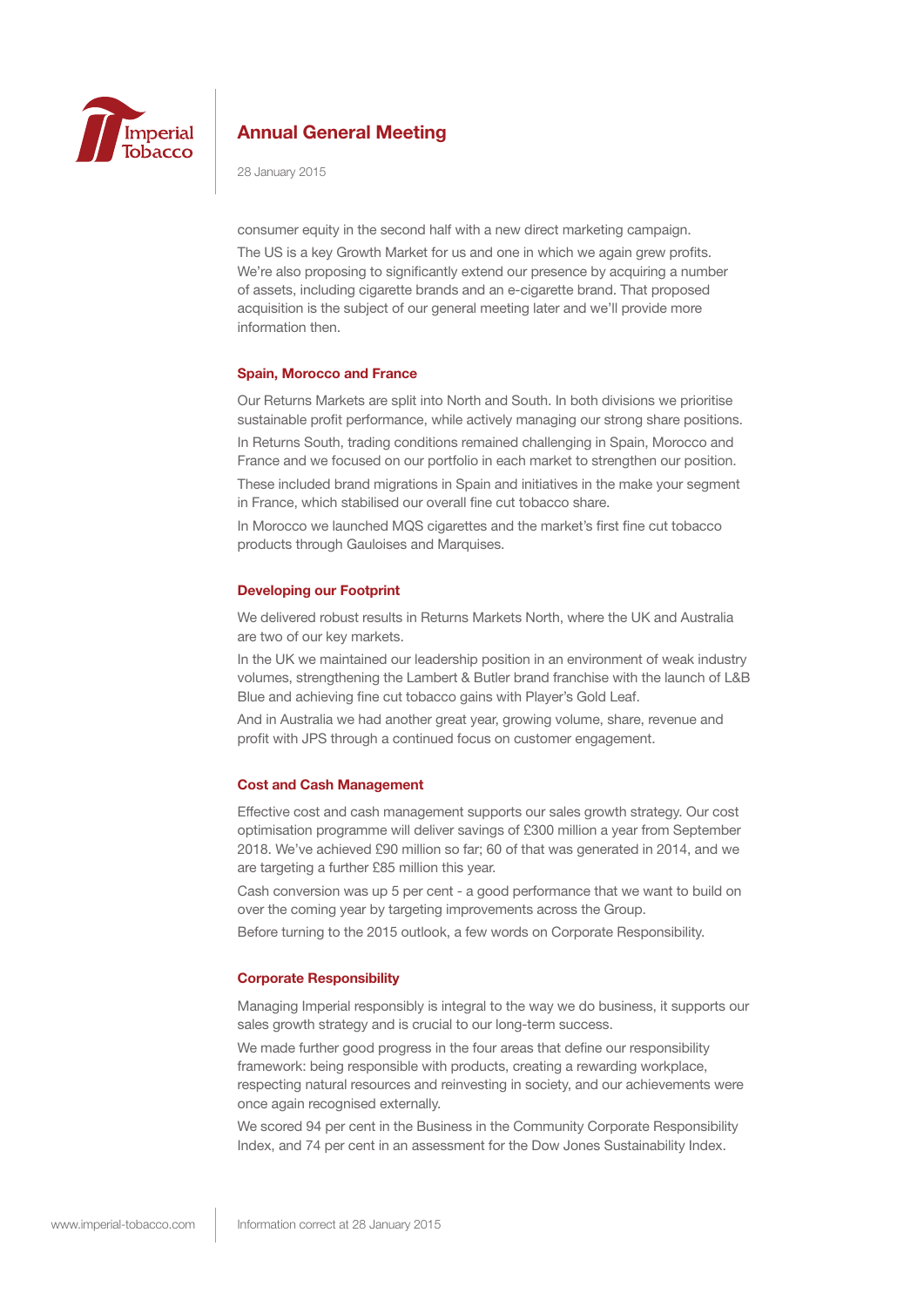

28 January 2015

### **FY15 Outlook**

We remain focused on maximising our long-term growth potential and 2015 is all about building on the progress we made last year.

The portfolio priority is to keep driving the performance of our Growth and Specialist Brands, that's where the quality of our portfolio lies, and migrations and further investment will support their on-going development.

From a footprint perspective, the priority is to build momentum across our Growth Markets, whilst maximising performance in Returns Markets.

Our focus on cost optimisation and capital discipline supports our sales strategy by building resilience and freeing up funds to invest in growth.

External conditions will remain challenging in 2015 but the actions we've taken have strengthened our ability to grow in this environment, and we look forward to adding to our track record of shareholder value creation over the coming year.

(Hand back to Mark)

Thank you Alison

## **Lao Tobacco Limited**

Before turning to the formal business of the Meeting I'd like to respond to allegations that have been made about our operations in Laos, specifically that we have a 'special tax deal' with the Lao Government whereby excise tax on tobacco has been capped for 25 years.

This is not true.

In 2001 we entered into a long-term joint venture agreement with the Lao Government and our investment effectively saved the state-owned tobacco manufacturer from bankruptcy.

The government benefits from a 47 per cent holding in the business and we continue to enjoy an excellent working relationship.

Working together, we've significantly reduced the level of illicit trade in Laos and reduced rural poverty by developing a sustainable leaf growing strategy.

In the process, we've created a successful business that directly and indirectly supports 29,000 families nationwide.

Our partnership continues to go from strength to strength and as you'd expect, the original agreement between us has evolved over the years.

There is no special tax deal and excise on tobacco has not been capped for 25 years.

All tobacco companies in Laos are subject to the same excise rates and since our first full year of operation in 2002, government revenues from tobacco excise have gone up every single year.

The government raised tobacco excise in 2010 and 2011; on average this increased the excise on a pack of cigarettes by 280 per cent and led to a significant increase in the retail price.

We're proud of the business we've built in Laos and I'm delighted to have this opportunity to set the record straight.

Let's now turn to the formal business of the Meeting.